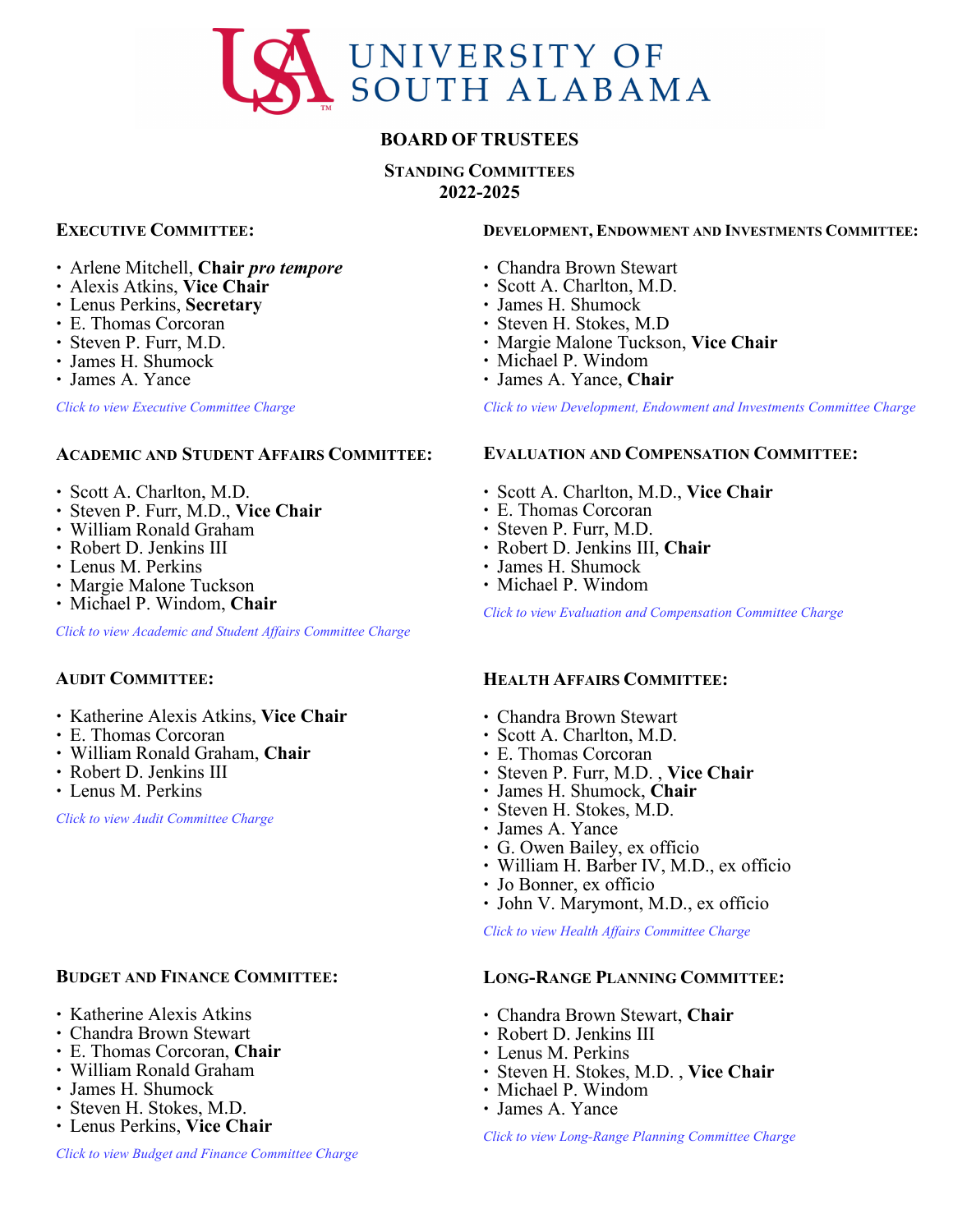

### <span id="page-1-0"></span>**Committee Charge: Executive Committee**

#### Overall Roles and Responsibilities:

The Executive Committee has the power to transact all business of the Board of Trustees in the interim between meetings of the Board and may perform all duties and transact business necessary for the well-being of the University, including, but not limited to, matters related to real estate, personnel, investments, and athletics. However, action by the full Board is required to amend the Bylaws, remove officers of the Board, select or remove the President of the University, issue bonded indebtedness on behalf of the University, or as otherwise determined by the full Board.

#### Responsibilities:

Specific responsibilities of the Committee include:

• Act as a Governance Committee responsible for Trustee matters, including, but not limited to, service, honorary designations, efficiency, educational development, and travel

#### Meetings:

With notice from the President or the Chair *pro tempore*, the Executive Committee may meet at any time.

#### Membership:

The Chair *pro tempore* of the Board of Trustees shall appoint an Executive Committee consisting of seven (7) members of the Board, subject to the approval of the Board, with terms concurrent with the term of the Chair *pro tempore*, who serves as Chair of the Executive Committee. The Chair *pro tempore* shall consider appointing members with backgrounds in, and knowledge of, general business and executive leadership.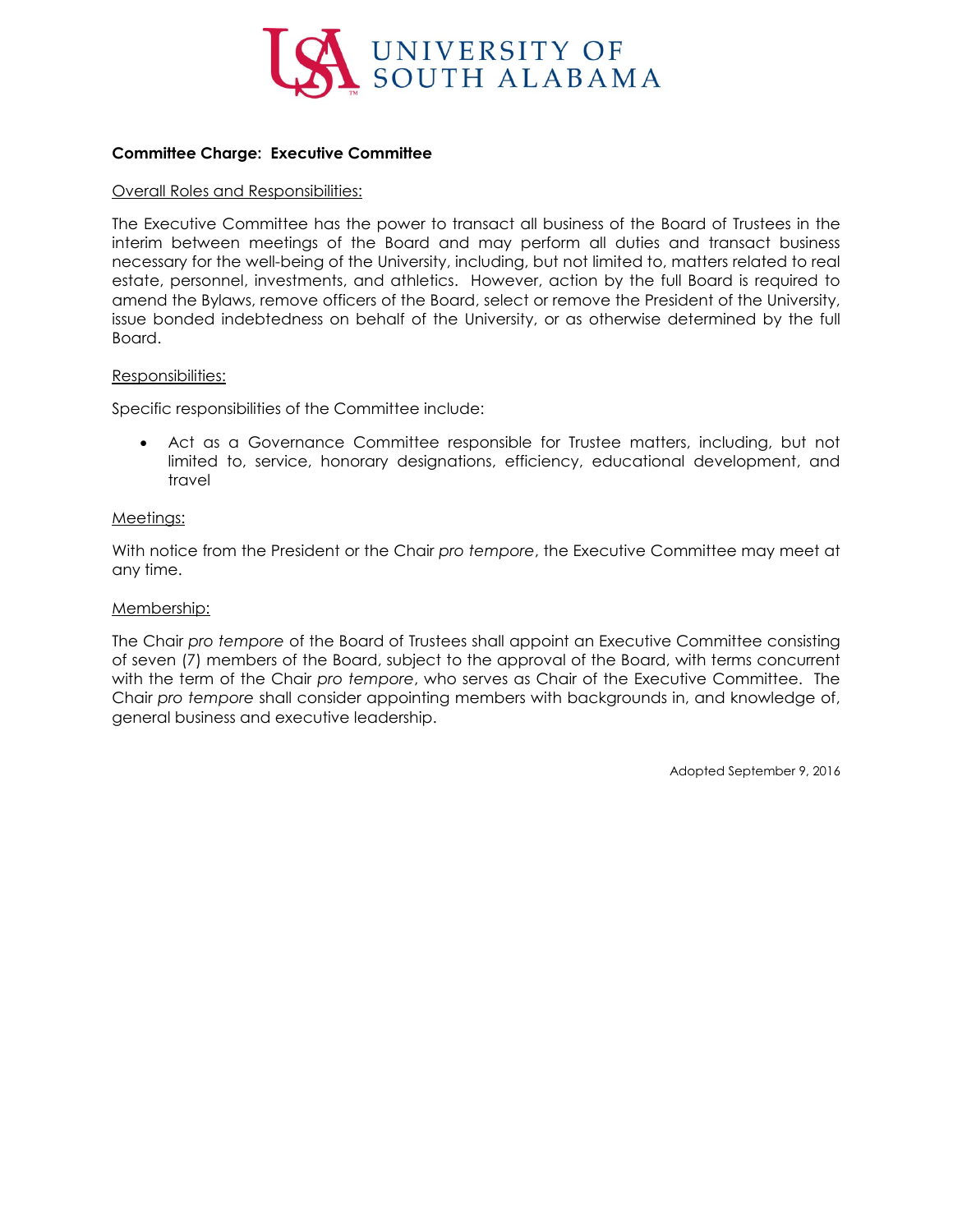

## <span id="page-2-0"></span>**Committee Charge: Academic and Student Affairs Committee**

#### Overall Roles and Responsibilities:

The Academic and Student Affairs Committee shall be responsible for receiving and reviewing information relevant to issues involving academic affairs and student affairs at the University.

### Responsibilities:

Specific responsibilities of the Committee include:

- Consider approval of faculty who are recommended for tenure and promotion
- Consider approval of faculty who are recommended for the status of Distinguished Professor
- Consider approval of retired faculty and administrators who are recommended for emeritus status
- Consider approval of faculty who are recommended for sabbaticals
- Consider approval of recommended rates of tuition and fees
- Consider approval of recommended housing and meal plan rates
- Consider approval of honorary doctorate degrees as recommended
- Consider approval of recommended individuals for special recognition or commendation for distinguished service or contributions to the university
- Consider approval of a recommended Quality Enhancement Plan, as required by the Southern Association of Colleges and Schools, Commission on Colleges, as part of the Institution's decennial reaffirmation of accreditation

#### Meetings:

The Committee shall meet upon the call of the President, the Chair *pro tempore*, or the Chair of the Committee. Meetings typically occur on the day prior to the regularly-scheduled quarterly meetings of the Board of Trustees, but may be called to take place at any time.

#### Membership:

Committee members and the Chair and the Vice Chair of the Committee shall be appointed by the Chair *pro tempore* for terms concurrent with the term of the Chair *pro tempore*. The Chair *pro tempore* shall consider appointing members with backgrounds in, and knowledge of, education, general business and executive leadership.

#### Reports:

The following reports are commonly submitted by the University Administration for consideration by the Committee:

- Memos from University President, Provost and Dean of College of Medicine, containing recommendations for tenure and promotion (submitted annually prior to June meeting)
- Memo from University President containing recommendations for Distinguished Professor (submitted as needed)
- Memo from University President containing recommendations for emeritus professor (submitted annually)
- Memo from University President containing recommendations for sabbaticals (submitted annually)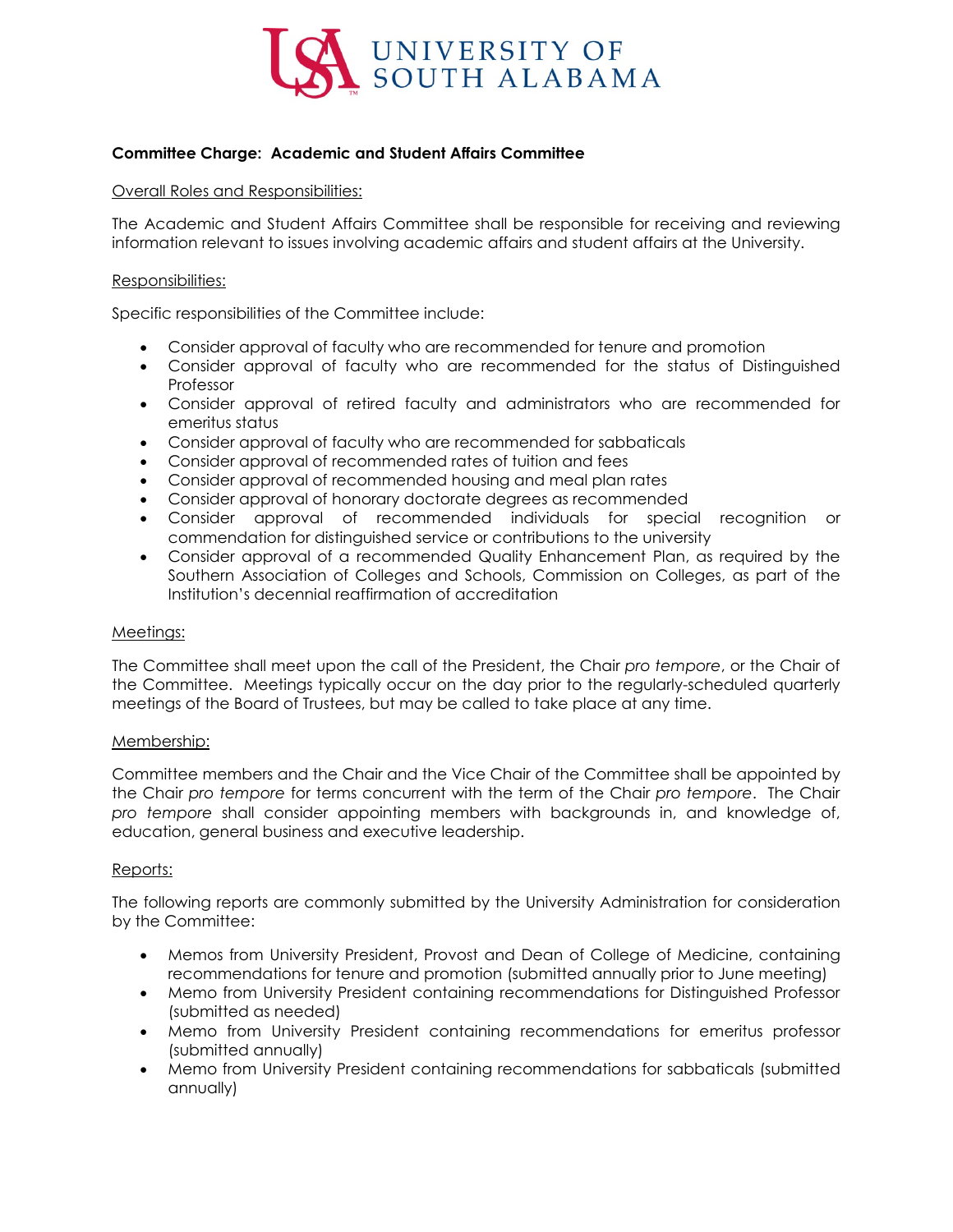- Memo from University President, with attached schedules, recommending tuition and fee recommendations for adjustments to tuition and fees, and housing and meal plan charges (submitted annually)
- Memos from University President and Provost, recommending the awarding of honoring doctorates (submitted as warranted)
- Memo from University President containing recommendations for special recognition or commendation (submitted as warranted)
- Proposal recommending the selection of a Quality Enhancement Plan, prepared by University Committee at the direction the Provost (submitted every ten years)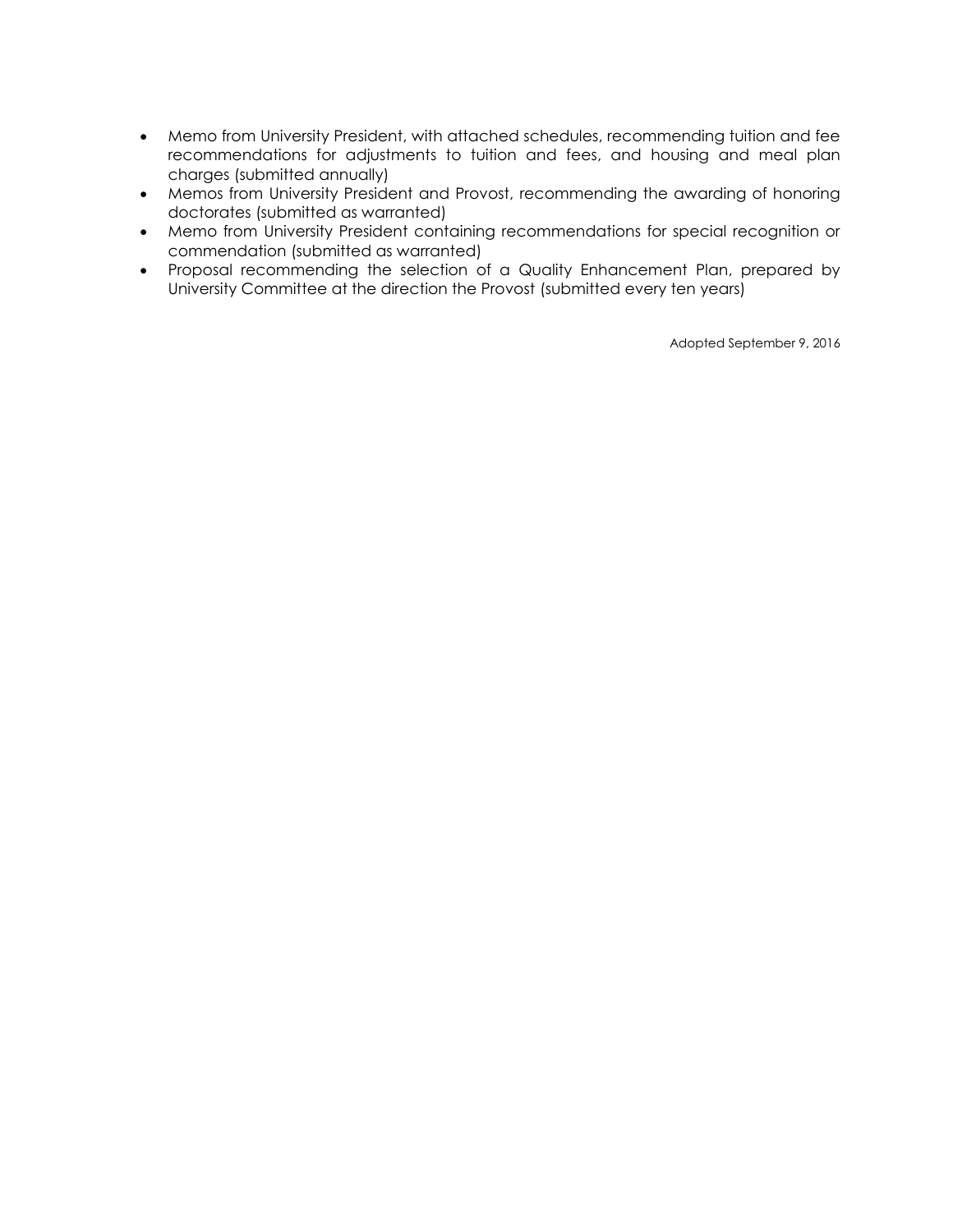

### <span id="page-4-0"></span>**Committee Charge: Audit Committee**

#### Overall Roles and Responsibilities:

The Audit Committee shall be responsible for the oversight and integrity of the audited financial statements and other financial reports; performance of the University's internal and external audit functions; selection of an external auditor; assurance that the University is performing selfassessment of operating risks and evaluations of internal controls on a regular basis; the study and review of all reports and other correspondence from external auditors; and the submission of audit reports and recommendations to the Board of Trustees. The Executive Director of Internal Audit shall be accountable to the Board of Trustees through the Audit Committee, and shall make reports to the Audit Committee as appropriate.

#### Responsibilities:

Specific responsibilities of the Committee include:

### **General**

- Provide an open avenue of communication between Internal Audit, the external auditors, and the Board of Trustees
- Approve the engagement of external auditors retained by the University

#### Financial

- Review significant accounting and reporting issues at the University, including complex or unusual transactions
- Understand the scope of internal and external auditors' review of internal controls over financial reporting
- Review the University's annual financial statements and other documents with external auditors to determine if the information provided is complete and appropriate
- Review the findings of any audits, examinations or reviews by regulatory agencies

#### Internal Audit

- Approve the Office of Internal Audit Charter
- Approve the Office of Internal Audit annual risk-based audit plan
- Discuss the overall audit results with the Executive Director of Internal Audit
- Ratify decisions regarding the remuneration, appointment and removal of the Executive Director of Internal Audit
- Ratify decisions regarding the budget and resource plan of the Office of Internal Audit
- Review the effectiveness of the internal audit function on an ongoing basis

## Risk & Compliance

- Discuss with management the University's major policies with respect to risk assessment and risk management
- Obtain regular updates from management regarding compliance matters, including University legal counsel, when deemed necessary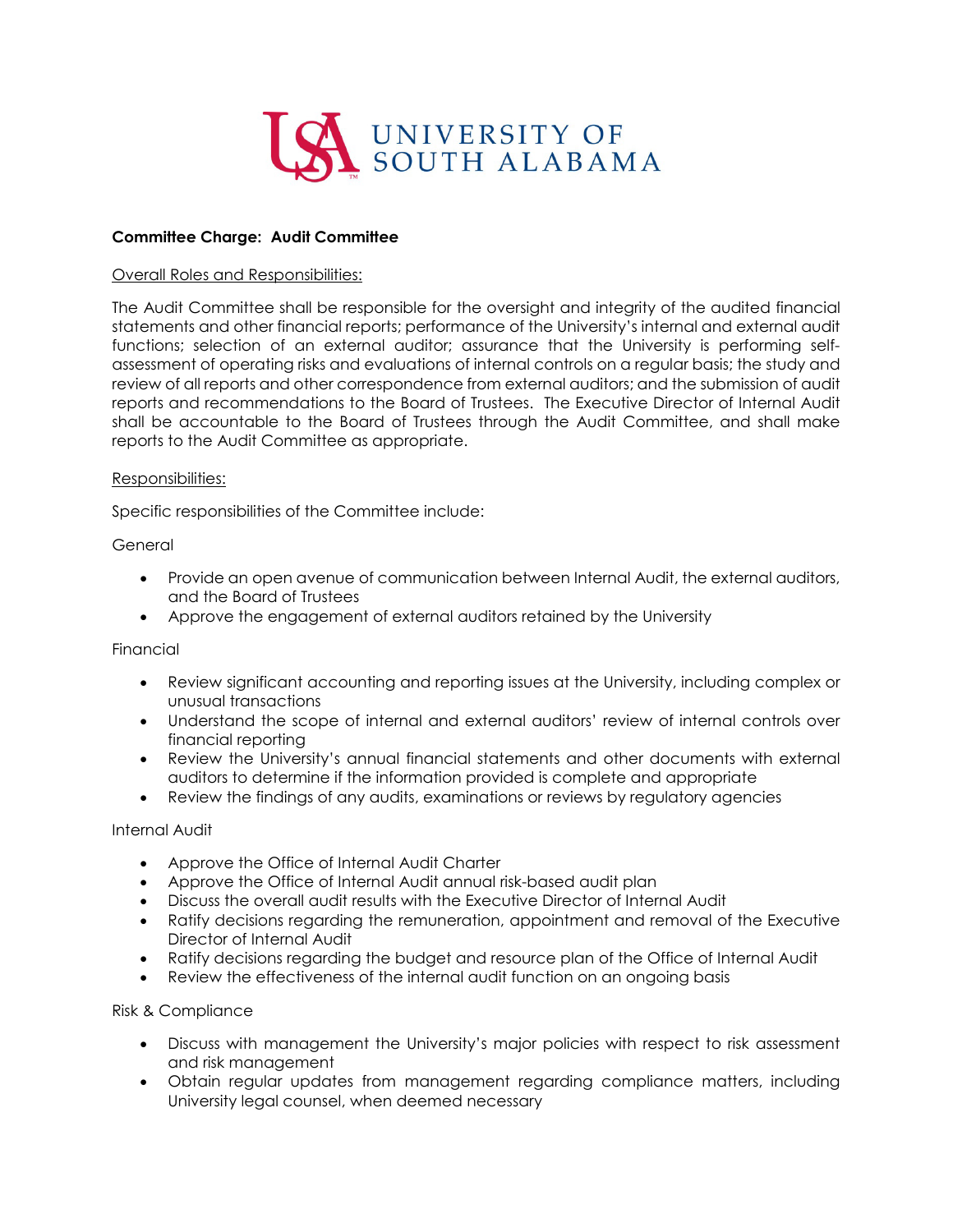## Meetings:

The Committee shall meet upon the call of the President, the Chair *pro tempore*, or the Chair of the Committee. Meetings typically occur on the day prior to the regularly-scheduled quarterly meetings of the Board of Trustees, but may be called to take place at any time.

## Membership:

Committee members and the Chair and the Vice Chair of the Committee shall be appointed by the Chair *pro tempore* for terms concurrent with the term of the Chair *pro tempore*. The Chair *pro tempore* shall consider appointing members with backgrounds in, and knowledge of, finance, accounting, education, not-for-profit administration, auditing, information technology, general business and executive leadership.

## Reports:

The following reports are commonly submitted by the University Administration for consideration by the Committee:

- Annual audited financial statements
- Annual audit reports of the University's federally sponsored activity (A-133 report)
- Annual report to the Board from the University's external auditors related to internal control (management letter)
- Annual reports of agreed-upon procedures with respect to the University's intercollegiate athletic activities
- Office of Internal Audit reports
- Annual reports from the State of Alabama Examiners of Public Accounts with respect to the University's compliance with state laws and regulations

Adopted June 3, 2022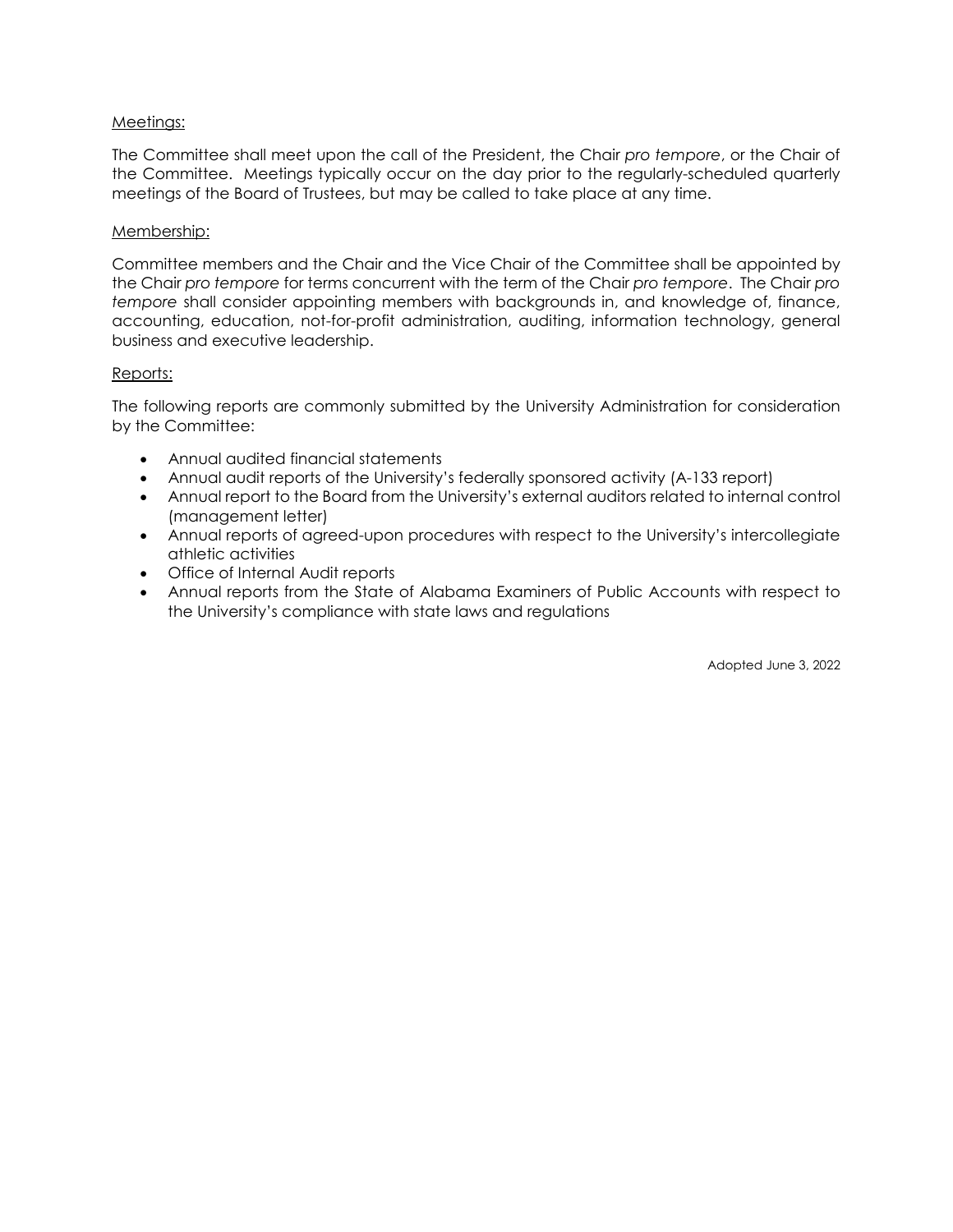

## <span id="page-6-0"></span>**Committee Charge: Budget and Finance Committee**

#### Overall Roles and Responsibilities:

The Budget and Finance Committee shall be responsible for the review and study of budget requests; recommending comprehensive budgets; review and study of real estate transactions and matters related to facilities construction and infrastructure maintenance; and submitting such reports and recommendations to the Executive Committee of the Board and/or the full Board, as deemed necessary and appropriate.

#### Responsibilities:

Specific responsibilities of the Committee include:

- Recommend financial policies that are consistent with institutional priorities and serve to improve the financial health and integrity of the University
- Review and recommend an annual operating budget for the University
- Review quarterly unaudited financial reports
- Review and recommend all proposed capital debt issues to ensure that such proposed debt is appropriate and within the University's ability to service such debt
- Review the anticipated financial impact of new academic, research and other initiatives within the University
- Review the anticipated financial impact of organizational and structural changes to USA Health to ensure that such changes will not have an adverse impact on the University's financial position
- Review any other financial plans or initiatives that could potentially have adverse impacts on the University

#### Meetings:

The Committee shall meet upon the call of the President, the Chair *pro tempore*, or the Chair of the Committee. Meetings typically occur on the day prior to the regularly-scheduled quarterly meetings of the Board of Trustees, but may be called to take place at any time.

#### Membership:

Committee members and the Chair and the Vice Chair of the Committee shall be appointed by the Chair *pro tempore* for terms concurrent with the term of the Chair *pro tempore*. The Chair *pro tempore* shall consider appointing members with backgrounds in, and knowledge of, finance, accounting, auditing, general business and executive leadership.

#### Reports:

The following reports are commonly submitted by the University Administration for consideration by the Committee:

- Quarterly unaudited financial statements for combined and divisional University operations
- USA Financial Report
- Annual University budgets, with supporting documentation, to be presented prior to the fiscal year being presented
- Other financial reports as deemed appropriate and necessary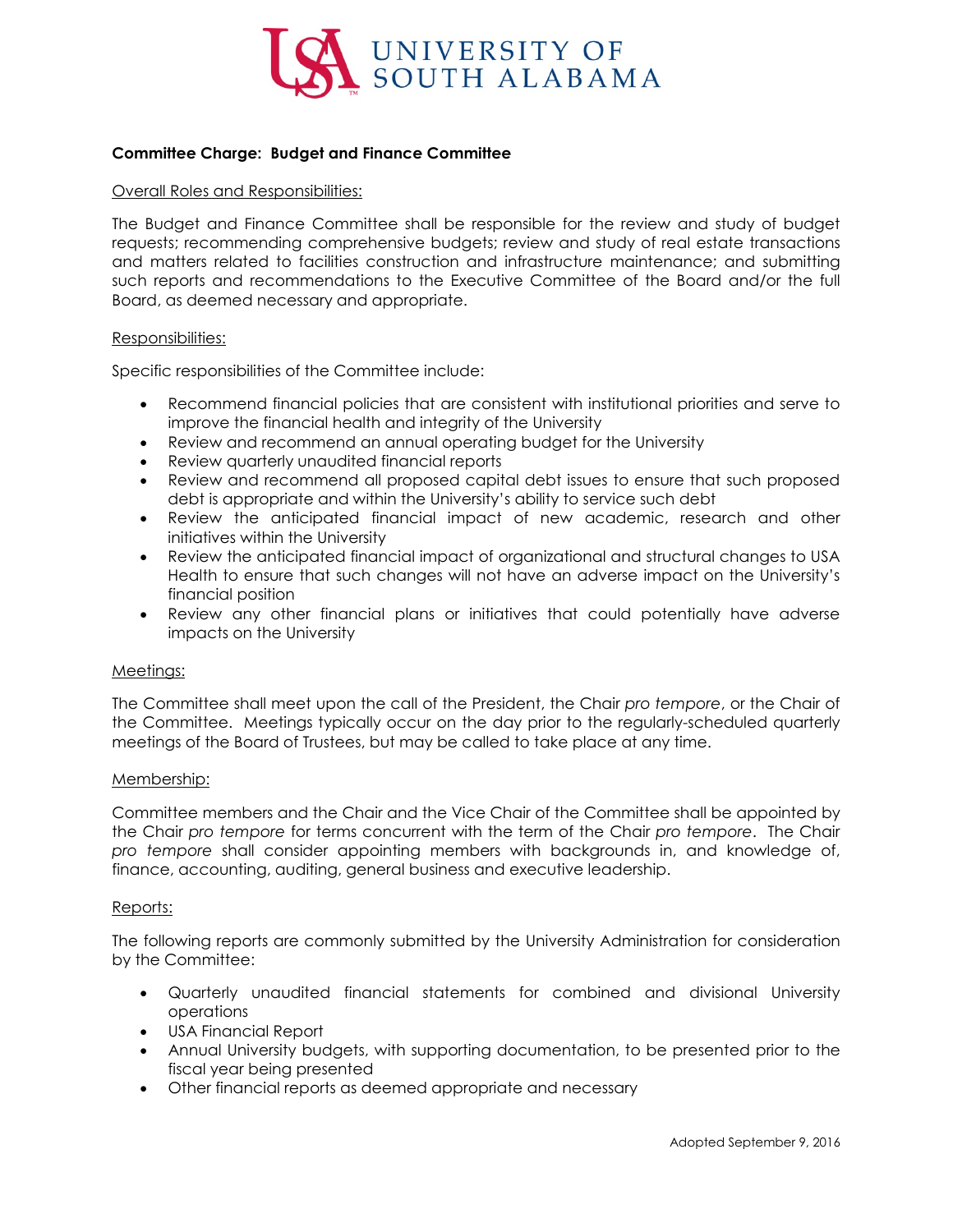

## <span id="page-7-0"></span>**Committee Charge: Development, Endowment and Investments Committee**

#### Overall Roles and Responsibilities:

The Development, Endowment and Investments Committee shall be responsible for establishing policies and guidelines to oversee the University's Development and Alumni Relations programs, invest and manage the University's endowment and other investment funds, and for submitting such reports and recommendations to the Executive Committee of the Board and/or the Board of Trustees, as deemed necessary and appropriate.

#### Responsibilities:

Specific responsibilities of the Committee that are related to the Division of Development and Alumni Relations:

- Assess progress towards goals
- Establish and review fundraising policies
- Provide oversight to the management and operation of programs of the Division of Development and Alumni Relations
- Participate in the development process

Specific responsibilities of the Committee that are related to the University's endowment and other investment programs:

- Review endowment fund assets according to prudent standards as established in the law of the State of Alabama and in policies established and approved by the Board of **Trustees**
- Establish and periodically review endowment investment policy
- Review the endowment funds risk tolerance and investment horizon
- Receive reports concerning the selection of qualified investment professionals, including Investment manager(s), investment consultant(s), and custodian(s)
- Review reports on the performance of the investment manager(s) to assure adherence to policy guidelines and monitor investment objective progress
- Establish policies and guidelines to ensure proper control procedures; for example, replacement of investment manager(s) due to fundamental changes in investment management process or failure to comply with established guidelines

#### Meetings:

The Committee shall meet upon the call of the President, the Chair *pro tempore*, or the Chair of the Committee. Meetings typically occur on the day prior to the regularly-scheduled quarterly meetings of the Board of Trustees, but may be called to take place at any time.

#### Membership:

Committee members and the Chair and the Vice Chair of the Committee shall be appointed by the Chair *pro tempore* for terms concurrent with the term of the Chair *pro tempore*. The Chair *pro tempore* shall consider the appointment of members with backgrounds in, and knowledge of, finance, fundraising, nonprofit administration, investment management, general business and executive leadership.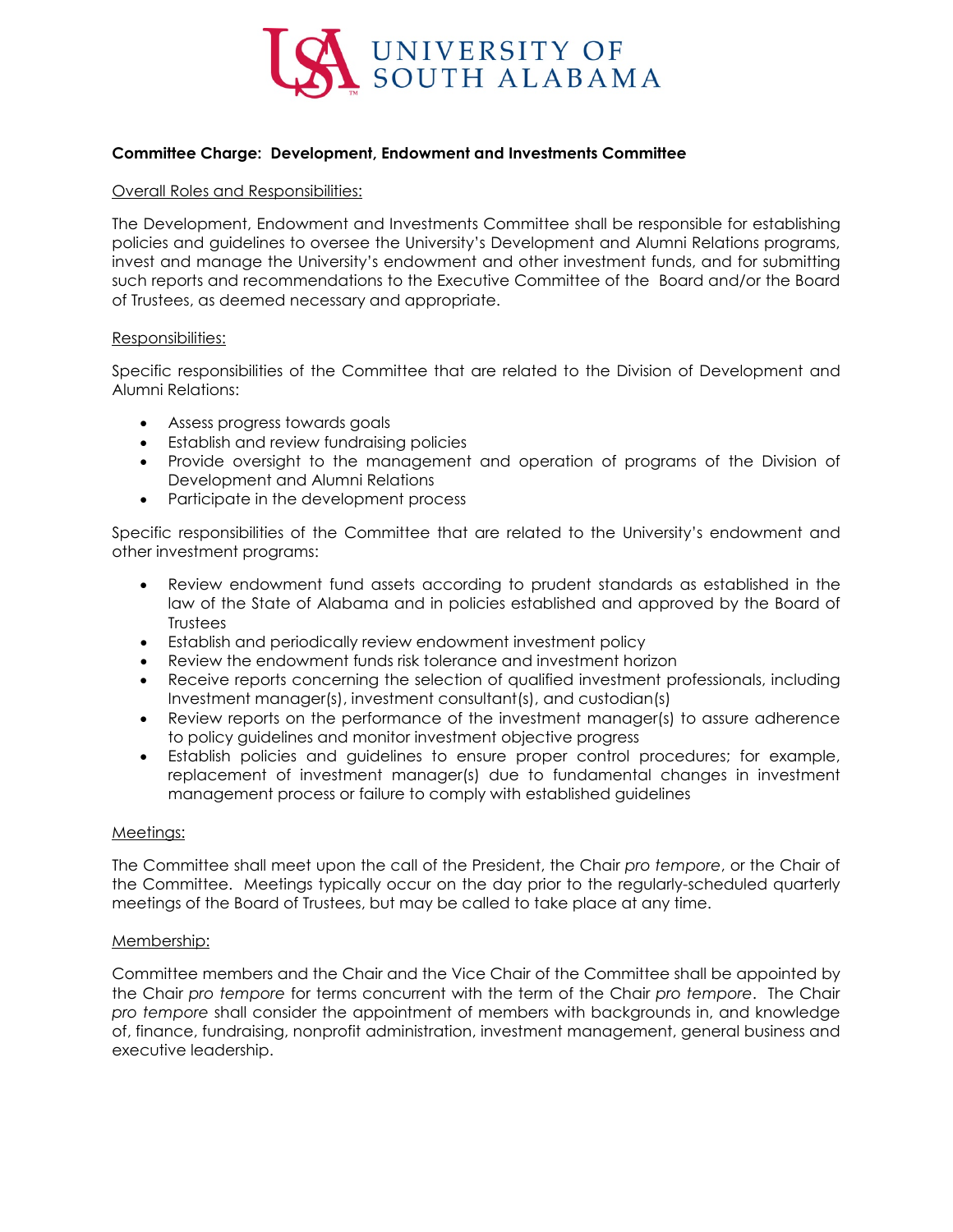## Reports:

The following reports related to the Division of Development and Alumni Relations are commonly submitted by the University Administration for consideration by the Committee:

- Annual year-end fundraising results and fundraising goals for the succeeding year
- Quarterly campaign progress reports
- Recommendations for donor appreciation and naming resolutions

The following reports related to the University's endowment and other investment programs are commonly submitted by the University Administration for consideration by the Committee:

- Quarterly performance reports
- Annual investment manager reports
- Annual evaluation of endowment and non-endowment investments policies (as required by SACS)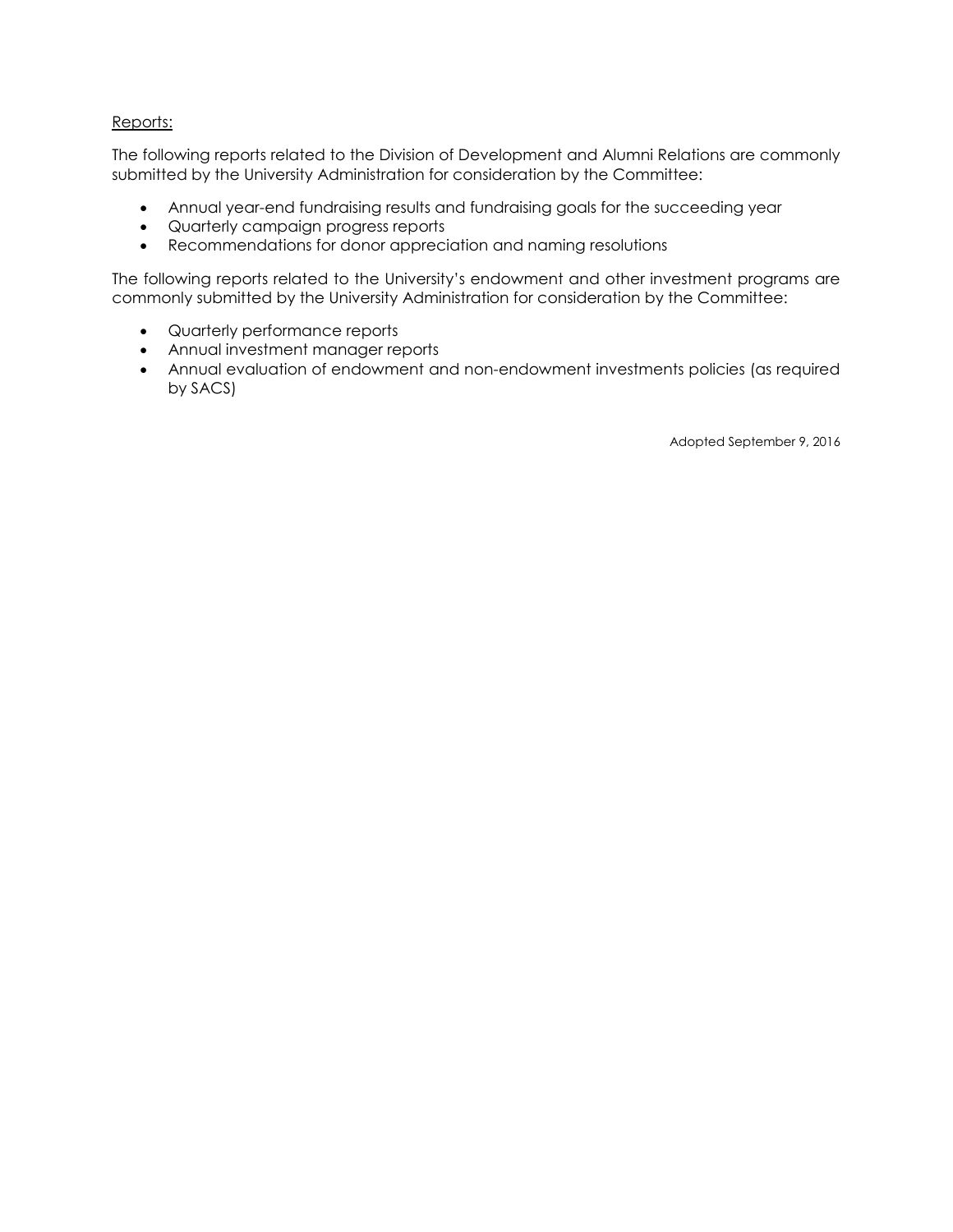

## <span id="page-9-0"></span>**Committee Charge: Evaluation and Compensation Committee**

#### Overall Roles and Responsibilities:

The Evaluation and Compensation Committee shall be responsible for conducting periodic performance reviews of the President and recommending to the Board an appropriate compensation package for the President.

#### Responsibilities:

Specific responsibilities of the Committee include:

- Establish appropriate metrics for evaluating the President based on the role and responsibilities identified for the position and identify individuals within and outside the University to be interviewed concerning the President's performance and the effectiveness of the University in meeting its strategic goals
- Conduct an annual performance review of the President based on the established metrics and present findings to the Board
- On an annual basis, recommend for approval by the Board of Trustees an appropriate compensation package for the President

#### Meetings:

The Committee shall meet upon the call of the President, the Chair *pro tempore*, or the Chair of the Committee. Meetings typically occur on the day prior to the regularly-scheduled quarterly meetings of the Board of Trustees, but may be called to take place at any time.

#### Membership:

Committee members and the Chair and the Vice Chair of the Committee shall be appointed by the Chair *pro tempore* for terms concurrent with the term of the Chair *pro tempore*. The Chair *pro tempore* shall consider appointing members with backgrounds in, and knowledge of, general business and executive leadership.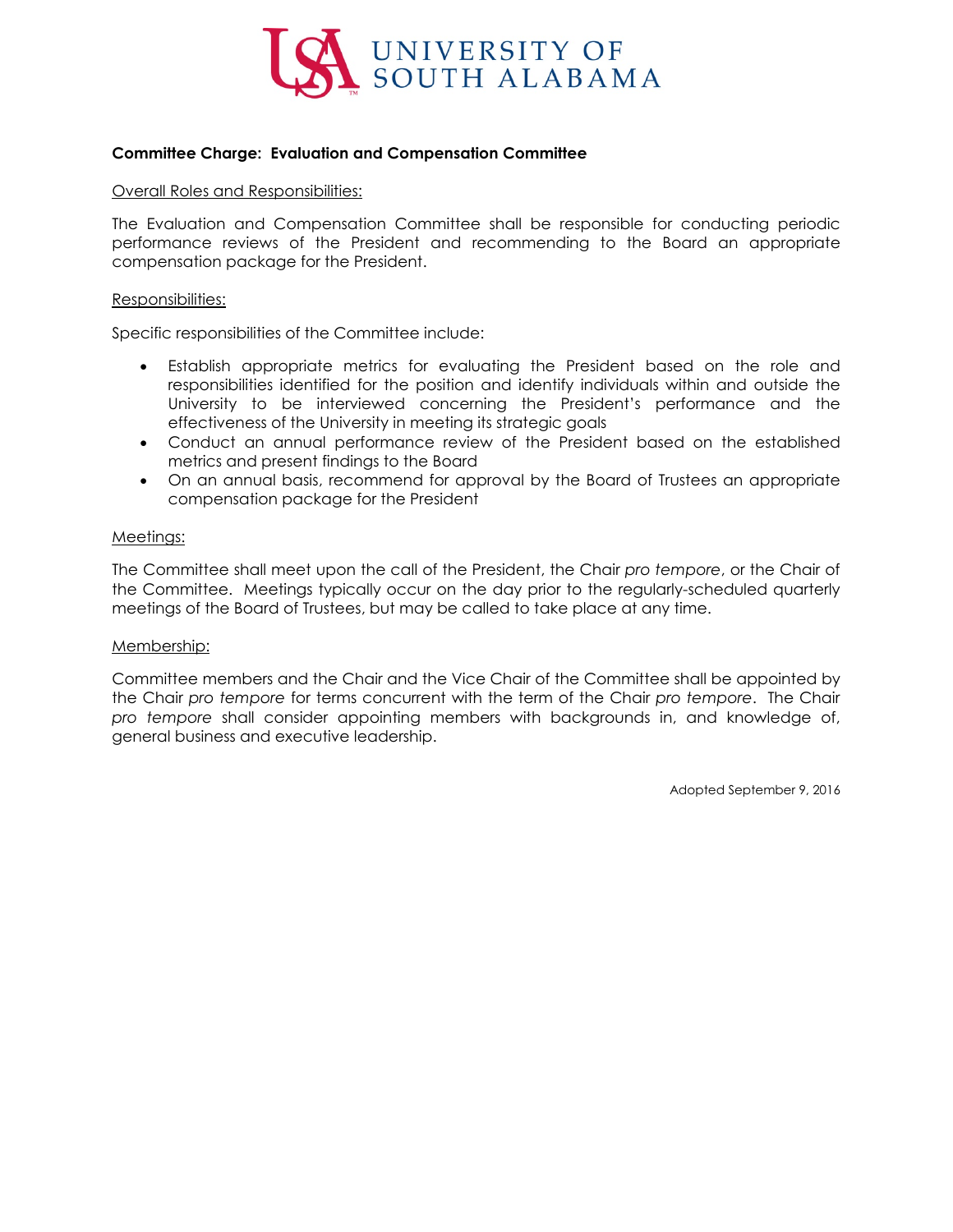

## <span id="page-10-0"></span>**Committee Charge: Health Affairs Committee**

#### Overall Roles and Responsibilities:

The Health Affairs Committee is responsible for providing guidance to and receiving reports from University of South Alabama Health system and College of Medicine leadership. It will consider and make recommendations requiring Board action relating to the hospitals, ambulatory services, the Mitchell Cancer Institute and the College of Medicine.

#### Responsibilities:

Specific responsibilities of the Committee include:

- Recommend approval of medical staff appointments and reappointments for USA **Health**
- Recommend approval of University of South Alabama Medical Staff Bylaws revisions
- Recommend approval of the University of South Alabama Medical Staff Rules & Regulations revisions
- Recommend approval of major capital requests

#### Meetings:

The Committee shall meet upon the call of the President, the Chair *pro tempore*, or the Chair of the Committee. Meetings typically occur on the day prior to the regularly-scheduled quarterly meetings of the Board of Trustees, but may be called to take place at any time.

#### Membership:

Committee members and the Chair and the Vice Chair of the Committee shall be appointed by the Chair *pro tempore* for terms concurrent with the term of the Chair *pro tempore*. The Chair *pro tempore* shall consider appointing members with backgrounds in, and knowledge of, medical affairs, health care delivery and hospital systems. As provided by the Board Bylaws, the Committee includes, as non-voting *ex officio* members, the President, the Vice President for Medical Affairs, the Dean of the College of Medicine, the President of the Medical Staff of the University of South Alabama Medical Center and the Vice President for USA Health.

#### Reports:

The following reports are commonly submitted by the University Administration for consideration by the Committee:

- State and national healthcare policy updates
- USA Health updates
- Construction updates
- Introduction of patient stories
- Tri-annual community health needs assessment